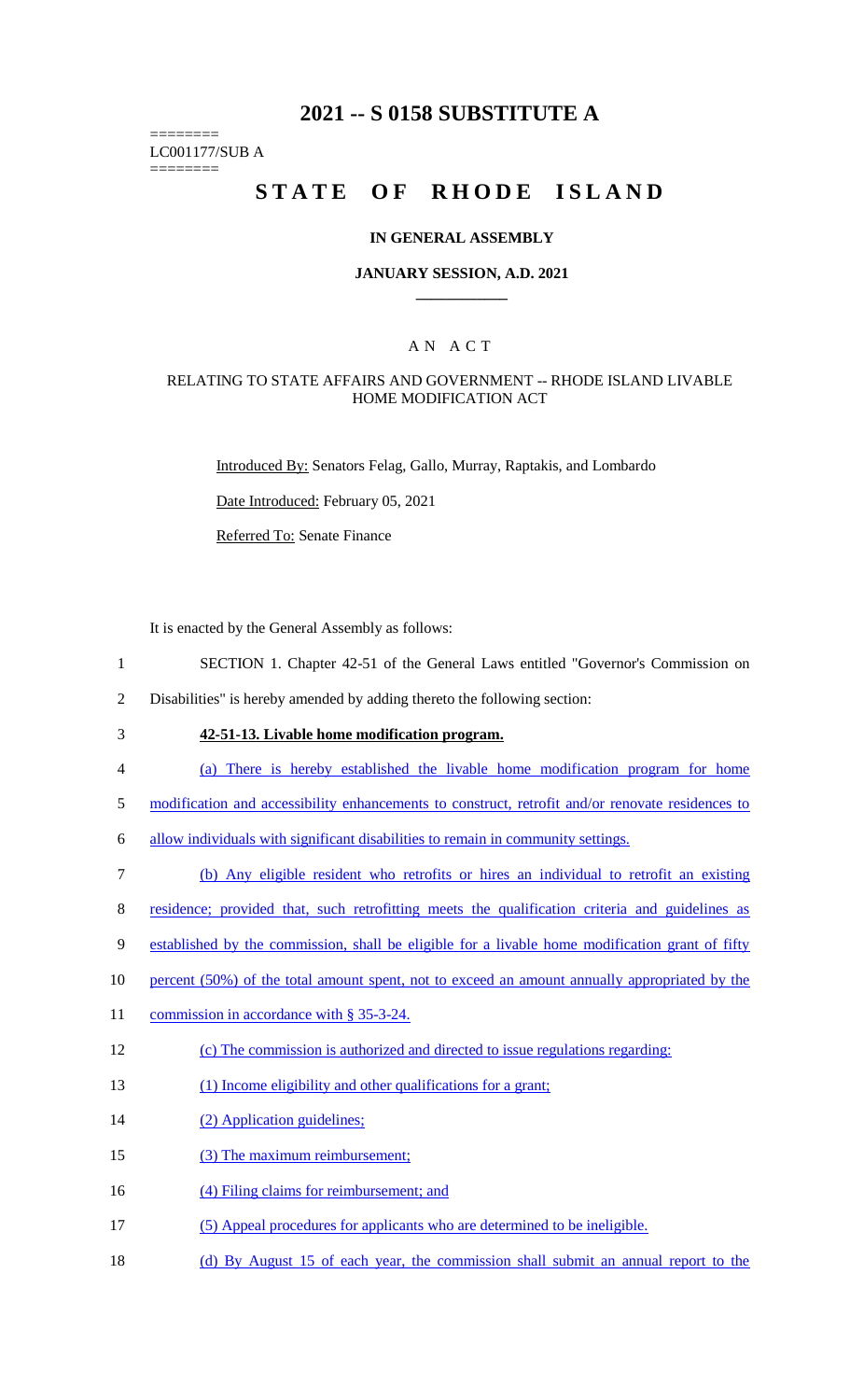- 1 governor, speaker of the house of representatives, president of the senate and chairpersons of the
- 2 house and senate finance committees for the period from July 1 to June 30 on the actual:
- 3 (1) Number of grants issued to qualifying individuals;
- 4 (2) Number of applications which did not qualify;
- 5 (3) Total dollar amount of grants issued;
- 6 (4) Average dollar amount of the grants issued;
- 7 (5) Number of retrofits by accessibility features; and
- 8 (6) Prognosis for the individual if the retrofit had not been made which shall determine:
- 9 (i) Increased likelihood of falls and other related emergency room, hospital and/or
- 10 rehabilitation expenses;
- 11 (ii) Loss of independence; and
- 12 (iii) Move into a long-term care facility.
- 13 SECTION 2. This act shall take effect upon passage.

 $=$ LC001177/SUB A  $=$